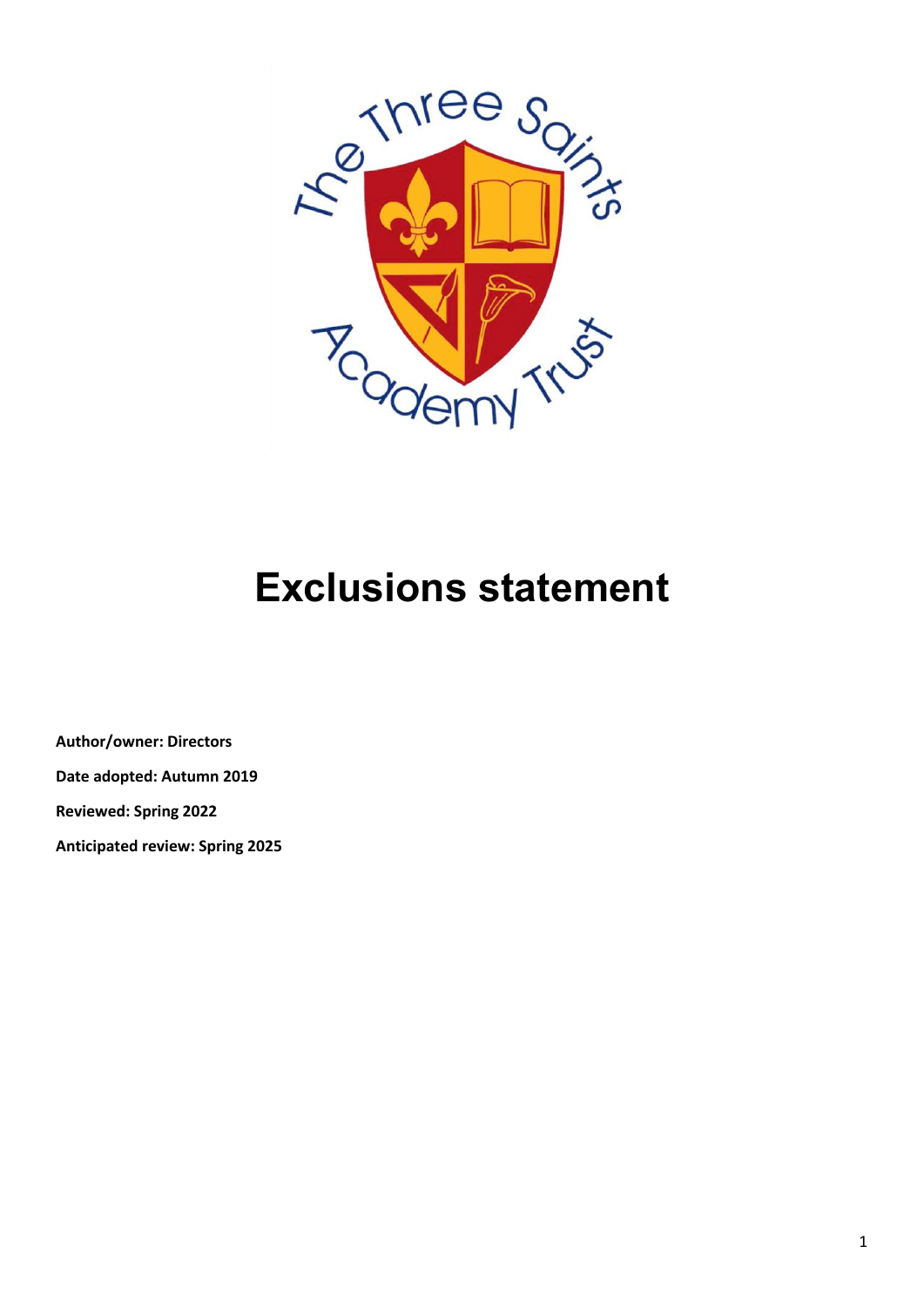### **Exclusions Statement – The Three Saints Academy**

The Three Saints Academy Trust believe good discipline in school is essential to ensure that all children receive a high quality of education. The Government supports head teachers in using exclusion as a sanction where it is warranted. The decision to exclude a child is never taken lightly, whether it be a fixed- term exclusion (i.e. for a limited period of time) or a permanent exclusion. It is our most serious sanction and issued to children for serious breach of the behaviour and relationships policy.

Each school is responsible for communicating to children, parents and staff its expectations of standards of conduct. A range of policies and procedures are in place to promote good behaviour and appropriate conduct. These are:

- Behaviour and Relationships Policy;
- Anti-Bullying Policy;
- Mental Health and Well-Being Policy
- Home-School Agreement

We aim to include, not exclude, and we approach all challenging behaviour in a supportive and positive way. We recognise that such behaviour can sometimes be symptomatic of a real, deeper need for our support and understanding. All children can go through times of inappropriate behaviour, and we strive to never "give up" easily on a child as we recognise that each person has a unique contribution to make to school life and we want to support them to achieve this

Children may be excluded for disciplinary reasons, within the school day, including lunchtimes, or after school. Children are clearly informed about the expectations of following the School Code of Conduct and upholding the school's reputation outside school hours. We shall never 'send children home' or allow a 'cool-off' period at home as an alternative to exclusion, even with parental consent; sending home for disciplinary purposes will only be as a result of an exclusion and recorded as such.

All exclusions are the result of a thorough investigation, which includes gaining accounts from all parties involved. Sometimes the evidence is clear, and at other times conclusions are less clear, in which case the Headteacher must make a decision based on the 'balance of probability'. However, it must be remembered that we are not a court of law, but do our utmost to ensure an accurate judgement is made. At all times we act reasonably, fairly and consistently, with careful consideration given to children who are vulnerable to exclusion and never discriminate based on protected characteristics; we consider the context of the incident, the profile of the child, any contributing factors or personal circumstances.

In accordance with the Equality Act 2010, we are aware that children with an EHC plan are especially vulnerable to the impact an exclusion can have, and therefore we ensure to make reasonable adjustments to disciplinary procedures if needed e.g. taking into account behaviour that is a direct case of a child's disability; making reasonable adjustments to manage such behaviour; considering alternative and more appropriate sanctions; ensuring the child is able to present their case in full.

We do everything possible to ensure that children who are looked after are not permanently excluded and that fixed term exclusions are avoided as much as possible through working together with all parties through the Personal Education Planning (PEP) process to develop and implement flexible and workable approaches to address any difficulties.

## **What happens when a child is suspended (Fixed term exclusion FTE) or permanently excluded?**

We will let parents know about an exclusion as soon as possible after the decision has been made, and always on the same day\*. A senior member of staff will try to contact parents by phone and this will be followed up with a letter stating how long their child is excluded for and why, and the date of the reintegration meeting. The letter will also contain details of how to challenge the exclusion if parents so wish. If the child has a social worker or is looked-after, the social worker and/or Virtual School head will be also be notified.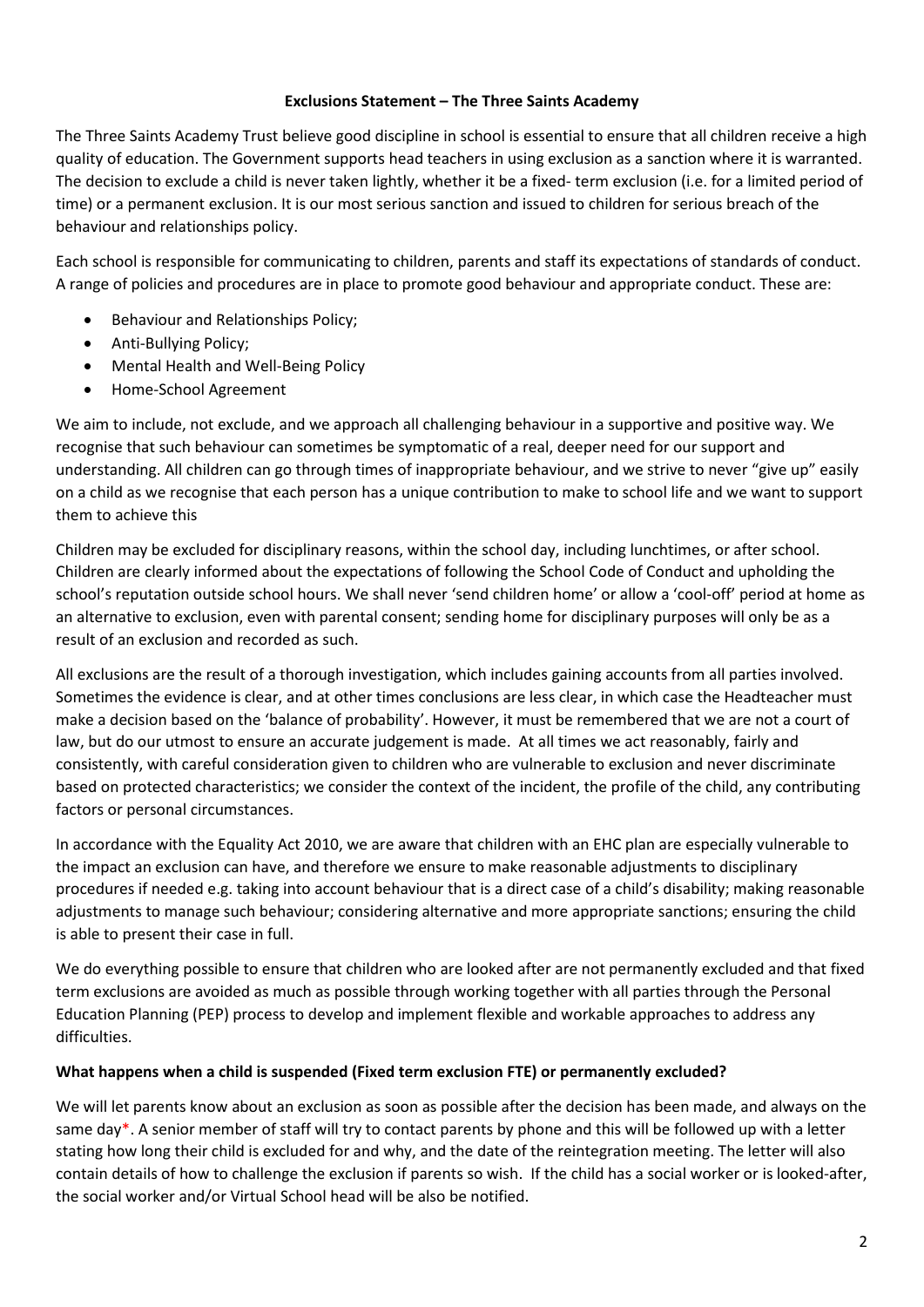Exclusions can start on the same day but we take into consideration the fact that parents may not always be able come to school to collect their child immediately. A pupil's behaviour outside of school can also be considered grounds for a suspension or permanent exclusion.

## **Risk of prosecution if a child is found in public place**

For the first 5 school days of an exclusion, parents must take responsibility to make sure their child is not in a public place during normal school hours unless there is a good reason. Failure to do so is likely to result in a fixed penalty notice or prosecution.

## **Types of exclusion**

There are two kinds of exclusion: suspended (fixed term) and permanent.

## **Fixed term exclusion**

A fixed term exclusion is when a child is temporarily suspended from school. Children can only be suspended for up to 45 school days in one school year, even if they have changed school.

Any child serving a fixed term exclusion will be set work, which will be marked upon return. At The Three Saints Academy, work is set for all exclusions, including a half day.

If the exclusion is longer than 5 school days, the school must arrange suitable full-time education from the sixth school day. If alternative education is not arranged within 5 days, or parents are not happy with the education, a complaint should be made to the school following the school's complaints policy on the website. If parents remain dissatisfied with the school's response after following the complaints policy, parents can complain to the Department for Education.

On the day the child is expected to return to school following the exclusion, parents should accompany their child to school for a 'reintegration' meeting with a member of the senior leadership team. The purpose of the meeting is to agree how to move forward from the exclusion to avoid recurrence.

Where a fixed term exclusion would bring the total number of days' exclusion to 15 or more in one term, the School Committee of the Academy Trust will decide whether or not to reinstate the child.

When a fixed term exclusion would bring the total number of days' exclusion to more than 5 days but less than 15 in a single term, the School Committee must consider reinstating the child within 50 days of the start of the exclusion, if parents request.

## **Permanent exclusion**

Any child for whom the Headteacher is considering this action will have the opportunity to present their case fully before the decision is taken to exclude. In instances of persistent breaches of the school's behaviour and relationship policy over a period of time, the decision to permanently exclude will be made after all other possible preventative strategies have been exhausted.

Permanent exclusion only occurs in exceptional circumstances:

In response to a serious breach of the school's behaviour policy.

In response to persistent breaches of the school's behaviour policy and / or persistent disruptive behaviour, where the school has exhausted all strategies to support the pupil through other preventative means;

and

where allowing the child to remain in school would seriously harm the education or welfare of the pupils or others in the school.

As with fixed term exclusions, parents will be notified as soon as possible. The Local Authority (in which the pupil resides) must arrange full-time education from the sixth school day following the exclusion. Parents will be informed